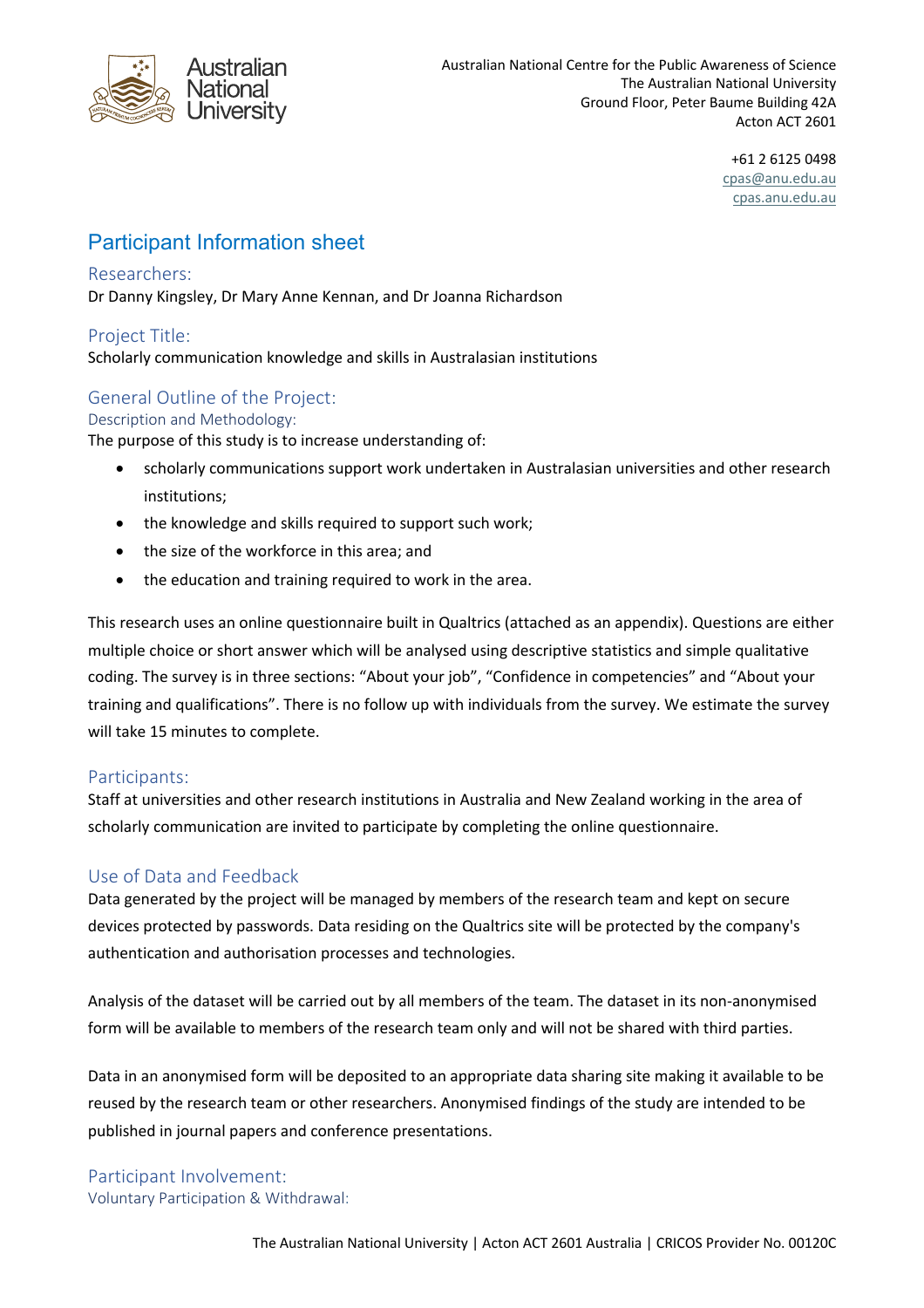Participation in the survey is voluntary. The survey is designed to preserve the anonymity of both the individuals who complete this survey and their institutions.

Personal details of participants are not requested or collected. Specific institutions will not be identified in survey results. IP addresses will not be collected.

You can pull out of the survey if you change your mind during the survey by simply closing your browser. Only responses which click past the final question will be recorded. Once a survey has been completed and recorded, it will not be possible to withdraw it because of the anonymous nature of the data.

#### What does participation in the research entail?

Completion of an online survey which will take approximately 15 minutes.

#### Location and Duration:

You only have to complete the survey once. You can save the work and return to it, but there is no follow up.

#### Remuneration:

Participants will not be paid directly, nor will they be put into a draw for a prize – partly because this would require you to identify yourself. However, the researchers will be making a \$5 donation Kambri Scholars https://www.anu.edu.au/giving/kambri-scholars for every survey that is 'complete' (in this instance, if questions have been answered in all three sections) up to a value of \$500.

#### Risks

The only burden to you will be your time to complete the survey. The survey questions are available prior to starting the survey, which will allow you to make an informed decision about completing the survey. We do not anticipate any risk to you.

#### Benefits

Scholarly communication is integral to multiple aspect of the research process. There is an array of stakeholders in scholarly communication many of whom will benefit from this work, including:

- Scholarly communication practitioners through improved training opportunities
- Academic libraries a more skilled workforce and improved succession planning
- Library associations an improved understanding of policy and committee focus into the future
- Research sector improved scholarly communication services into the future

## Exclusion criteria:

This study is only open to people working in scholarly communication in Australian and New Zealand universities and other research institutions. For the purposes of this survey, scholarly communication includes tasks associated with institutional repository management, publishing services, research practice, copyright services, open access policies and scholarly communication landscape, data management services, and assessment & impact metrics.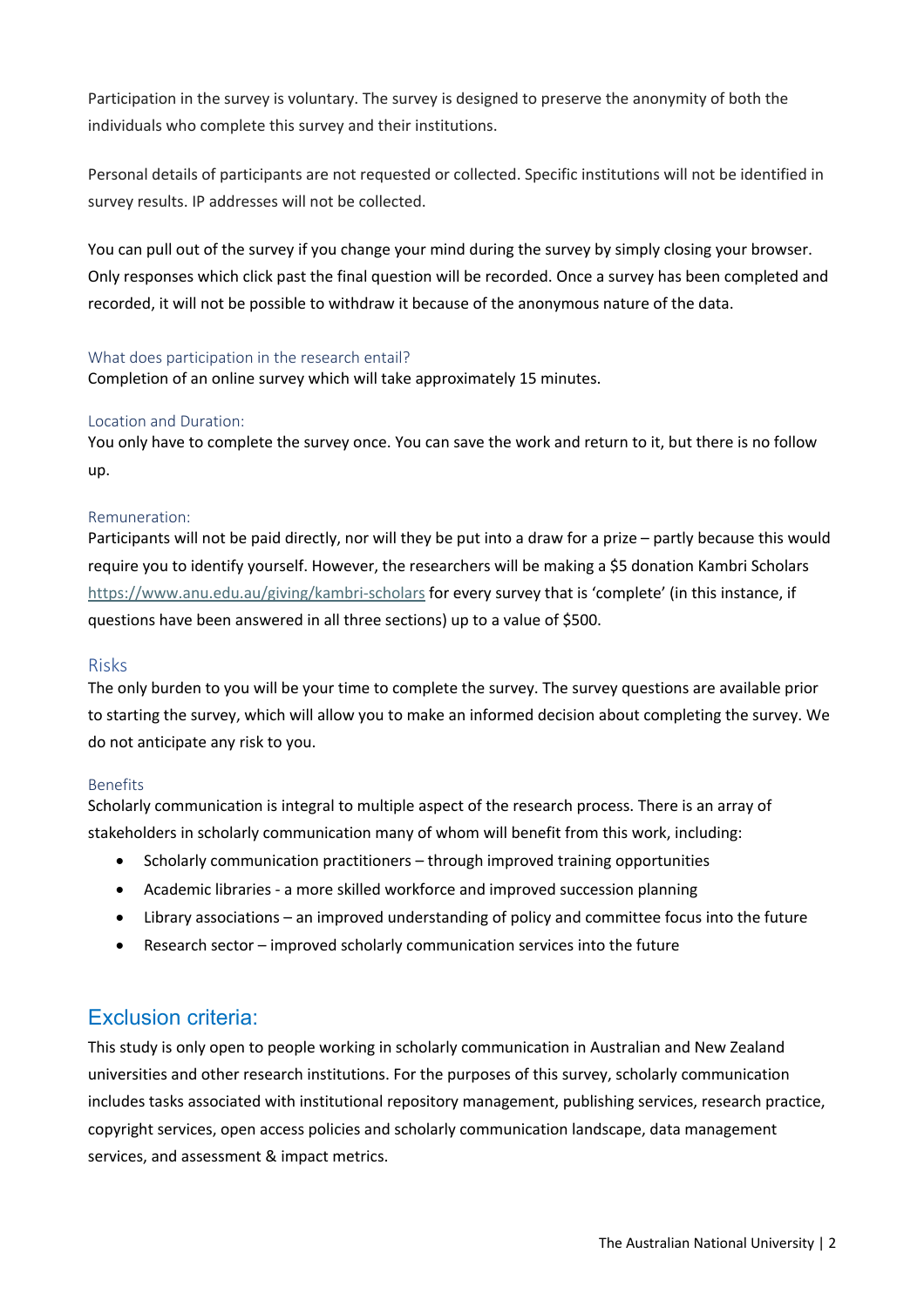## Confidentiality:

Recruitment to the survey is through discussion lists and Twitter, not individual invitation. The respondents remain anonymous to the researchers, only identifying their institution – which will be coded before analysis.

There is a possibility that a reader of the results of the survey will be able to discern that you are a potential respondent to the survey given the defined nature of the participant pool. However results will be aggregated for analysis and participants will not be identifiable, rendering the responses confidential in that they are not traceable to an individual.

The work will be published in an open access journal, and a copy of the authors' accepted manuscript will be deposited to the ANU Open Research repository. In addition, the dataset will also be available through the ANU Data Commons, under FAIR principles. Participants will not be identified or individually acknowledged.

In the final page of the survey, you will be offered the opportunity to open a link to a Google Form to request a copy of the dataset and the results. This is unrelated to the survey itself (so no identification will be attached to responses).

### Privacy Notice:

In collecting your personal information within this research, the ANU must comply with the Privacy Act 1988. The ANU Privacy Policy is available at https://policies.anu.edu.au/ppl/document/ANUP\_010007 and it contains information about how a person can:

- Access or seek correction to their personal information;
- Complain about a breach of an Australian Privacy Principle by ANU, and how ANU will handle the complaint.

#### Data Storage:

The responses from the survey will be retained within the Qualtrix program and retained beyond the end of the survey, as per the ANU process.

Once the analysis is completed, the anonymised and aggregated data will be uploaded into the ANU Data Commons for be shared under FAIR principles. This means the supporting data to the publication arising from this research will be available until perpetuity.

During the analysis process the responses will be extracted from Qualtrix and held in Dr Kingsley's ANU OneDrive during the analysis process. This working data will be destroyed once the de-identified data is uploaded into ANU Data Commons.

## Queries and Concerns:

Any queries or concerns participants might have about the project can be directed to Dr Danny Kingsley at danny.kingsley@anu.edu.au